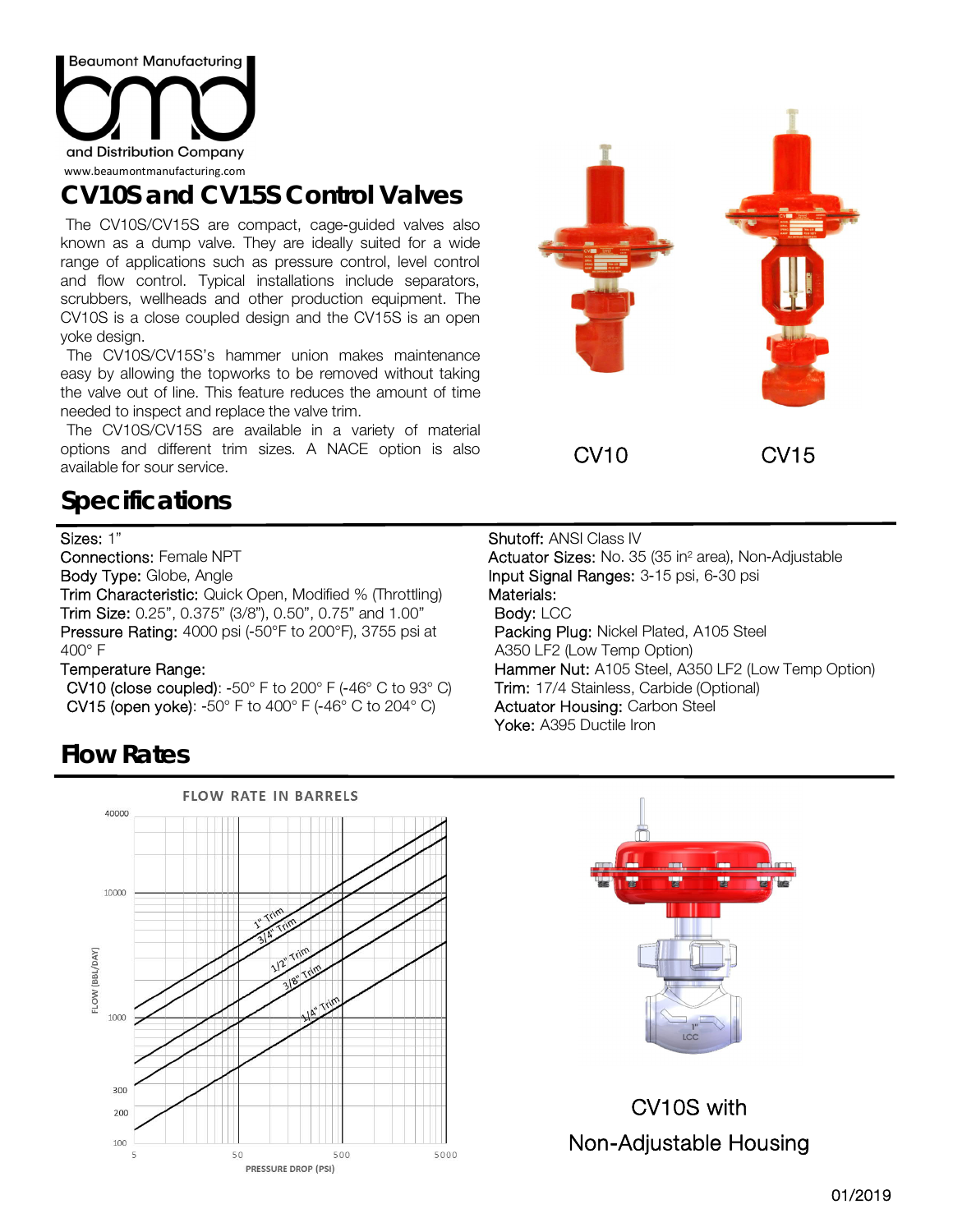## **Cv Values**

|             |                      |                             |                         |       |       |       |       |      |      | Body Style / Valve Opening (% Travel) |               |       |       |       |  |  |  |
|-------------|----------------------|-----------------------------|-------------------------|-------|-------|-------|-------|------|------|---------------------------------------|---------------|-------|-------|-------|--|--|--|
| <b>Body</b> | <b>Trim</b>          |                             | <b>Modified Percent</b> |       |       |       |       |      |      | Quick Open                            |               |       |       |       |  |  |  |
| <b>Size</b> | <b>Size</b><br>(in.) | Angle<br>Globe Body<br>Body |                         |       |       |       |       |      |      | Globe<br>Body                         | Angle<br>Body |       |       |       |  |  |  |
|             |                      | 10                          | 20                      | 30    | 40    | 50    | 60    | 70   | 80   | 90                                    | 100           | 100   | 100   | 100   |  |  |  |
|             | 0.25                 | 0.284                       | 0.506                   | 0.657 | 0.767 | 0.875 | 0.989 | 1.10 | 1.20 | .32                                   | 1.40          | 1.64  | 1.68  | 1.92  |  |  |  |
|             | 0.375                | 0.311                       | 0.621                   | 0.942 | .28   | .64   | 2.07  | 2.51 | 2.93 | 3.35                                  | 3.70          | 4.23  | 3.82  | 4.34  |  |  |  |
| Inch        | 0.50                 | 0.502                       | 1.05                    | .59   | 2.09  | 2.61  | 3.14  | 3.72 | 4.27 | 4.96                                  | 5.62          | 6.61  | 5.70  | 6.72  |  |  |  |
|             | 0.75                 | 0.882                       | 1.760                   | 2.760 | 3.82  | 4.93  | 6.17  | 7.49 | 8.85 | 10.00                                 | 11.00         | 15.10 | 11.60 | 15.20 |  |  |  |
|             | 0.00                 | 01.،                        | 2.02                    | 3.44  | 5.07  | 6.78  | 8.42  | 10.3 | 12.4 | 14.3                                  | 15.4          | 20.8  | 15.5  | 20.9  |  |  |  |

## **Shut-Off Pressures**

### Maximum Shut-Off Pressures for Reverse Acting (Fail Closed) Actuators

|                           |                                 | Signal to No. 35 Actuator |             |               |             |  |  |  |
|---------------------------|---------------------------------|---------------------------|-------------|---------------|-------------|--|--|--|
| <b>Trim Size</b><br>(in.) | <b>Flow</b><br><b>Direction</b> | 3 - 15 Spring             |             | 6 - 30 Spring |             |  |  |  |
|                           |                                 | 3-15 psig                 | $0-20$ psig | 6-30 psig     | $0-35$ psig |  |  |  |
| 0.25                      |                                 | 3800                      | 4000        | 4000          | 4000        |  |  |  |
| 0.375                     |                                 | 2050                      | 3280        | 3410          | 4000        |  |  |  |
| 0.50                      | Up                              | 1100                      | 1680        | 1830          | 2300        |  |  |  |
| 0.75                      |                                 | 320                       | 560         | 690           | 950         |  |  |  |
| 1.00                      |                                 | 110                       | 220         | 320           | 490         |  |  |  |
| 0.25                      |                                 | 4000                      | 4000        | 4000          | 4000        |  |  |  |
| 0.375                     |                                 | 4000                      | 4000        | 4000          | 4000        |  |  |  |
| 0.50                      | Down                            | 3350                      | 4000        | 4000          | 4000        |  |  |  |
| 0.75                      |                                 | 1580                      | 2300        | 2530          | 3270        |  |  |  |
| 1.00                      |                                 | 770                       | 1100        | 1240          | 1680        |  |  |  |

## Maximum Shut-Off Pressures for Direct Acting (Fail Open) Actuators

| <b>Trim</b> | <b>Flow</b>      | Signal to No. 35 Act. <sup>1</sup> |             | <b>Flow</b>      | Signal to No. 35 Act. <sup>11</sup> |             |
|-------------|------------------|------------------------------------|-------------|------------------|-------------------------------------|-------------|
| Size (in.)  | <b>Direction</b> | 3-15 Spring                        | 6-30 Spring | <b>Direction</b> | 3-15 Spring                         | 6-30 Spring |
| 0.25        |                  | 4000                               | 4000        |                  | 4000                                | 4000        |
| 0.375       |                  | 2700                               | 4000        |                  | 4000                                | 4000        |
| 0.50        | Jp               | 1370                               | 2880        | Down             | 3800                                | 4000        |
| 0.75        |                  | 410                                | 1080        |                  | 1750                                | 1940        |
| 0.00        |                  | 140                                | 520         |                  | 860                                 | 940         |

1. Controller supply must have at least 5 psi beyond the signal pressure required.

### Maximum Shut-Off Pressures for Non-Adjustable Actuators

| <b>Trim</b> | <b>Flow</b>      |                       | Signal to No. 35 Act. <sup>2</sup> | <b>Flow</b>      | Signal to No. 35 Act. <sup>2</sup> |                            |
|-------------|------------------|-----------------------|------------------------------------|------------------|------------------------------------|----------------------------|
| Size (in.)  | <b>Direction</b> | <b>Reverse Acting</b> | Direct Acting <sup>1</sup>         | <b>Direction</b> | <b>Reverse Acting</b>              | Direct Acting <sup>1</sup> |
| 0.25        |                  | 4000                  | 4000                               |                  | 4000                               | 4000                       |
| 0.375       |                  | 2700                  | 4000                               |                  | 4000                               | 4000                       |
| 0.50        | Up               | 1800                  | 2880                               | Down             | 2500                               | 2600                       |
| 0.75        |                  | 600                   | 1000                               |                  | 1250                               | 750                        |
| 00.1        |                  | 120                   | 500                                |                  | 720                                | 400                        |

1. Controller supply must have at least 5 psi beyond the signal pressure required.

2. 25 psi minimum supply required.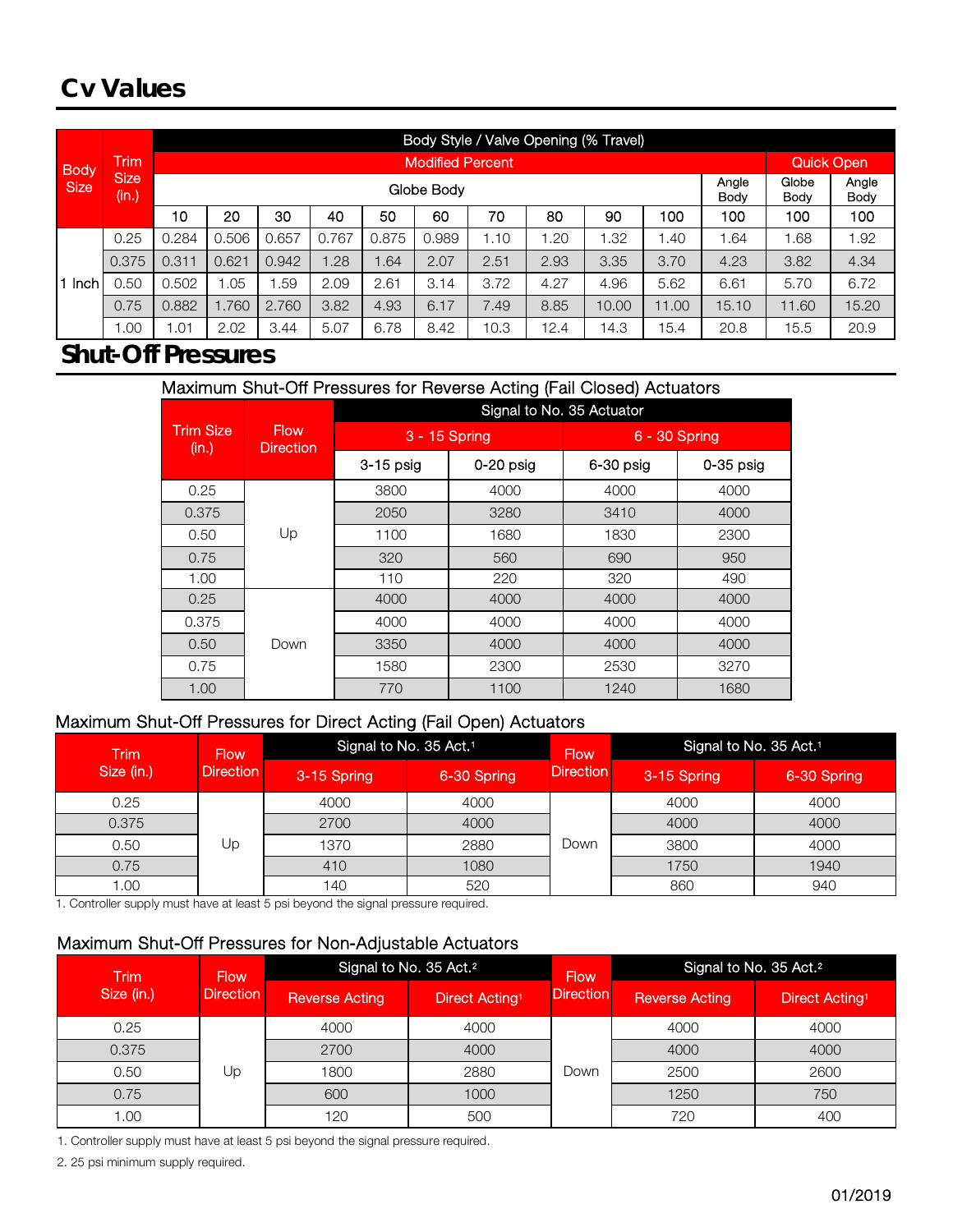# **Dimensions**

|                       | <b>Body Dimension</b> |               |               |      |  |  |  |
|-----------------------|-----------------------|---------------|---------------|------|--|--|--|
| <b>End Connection</b> |                       | 1" Globe Body | 1" Angle Body |      |  |  |  |
|                       |                       |               |               |      |  |  |  |
| NPT                   | 1 44                  | .59           | 3 70          | 3.51 |  |  |  |

1" Globe





|                      | CV10S/CV15S Actuator Dimensions (in.) |                       |       |       |         |                                        |       |       |       |  |
|----------------------|---------------------------------------|-----------------------|-------|-------|---------|----------------------------------------|-------|-------|-------|--|
| <b>Actuator Size</b> | <b>Direct</b>                         |                       |       |       | Reverse |                                        |       |       |       |  |
|                      | E                                     | $F$ (CV10) $F$ (CV15) |       | $G_1$ |         | F (CV10)  F (CV15)  H (CV10)  H (CV15) |       |       |       |  |
| No. 35, 3-15         | 9.50                                  | 11.51                 | 17.14 | 5.50  | 9.50    | 8.76                                   | 14.39 | 10.91 | 16.54 |  |
| No. 35, 6-30         | 9.50                                  | 13.13                 | 18.76 | 7.00  | 9.50    | 10.63                                  | 16.26 | 11.91 | 17.54 |  |
| Non-Adjustable       | 9.50                                  | 4.55                  | 10.18 |       | 9.50    | 4.55                                   | 10.18 | 7.30  | 12.90 |  |

1. Height required to remove spring cover.

# Non-Adjustable Reverse



01/2019